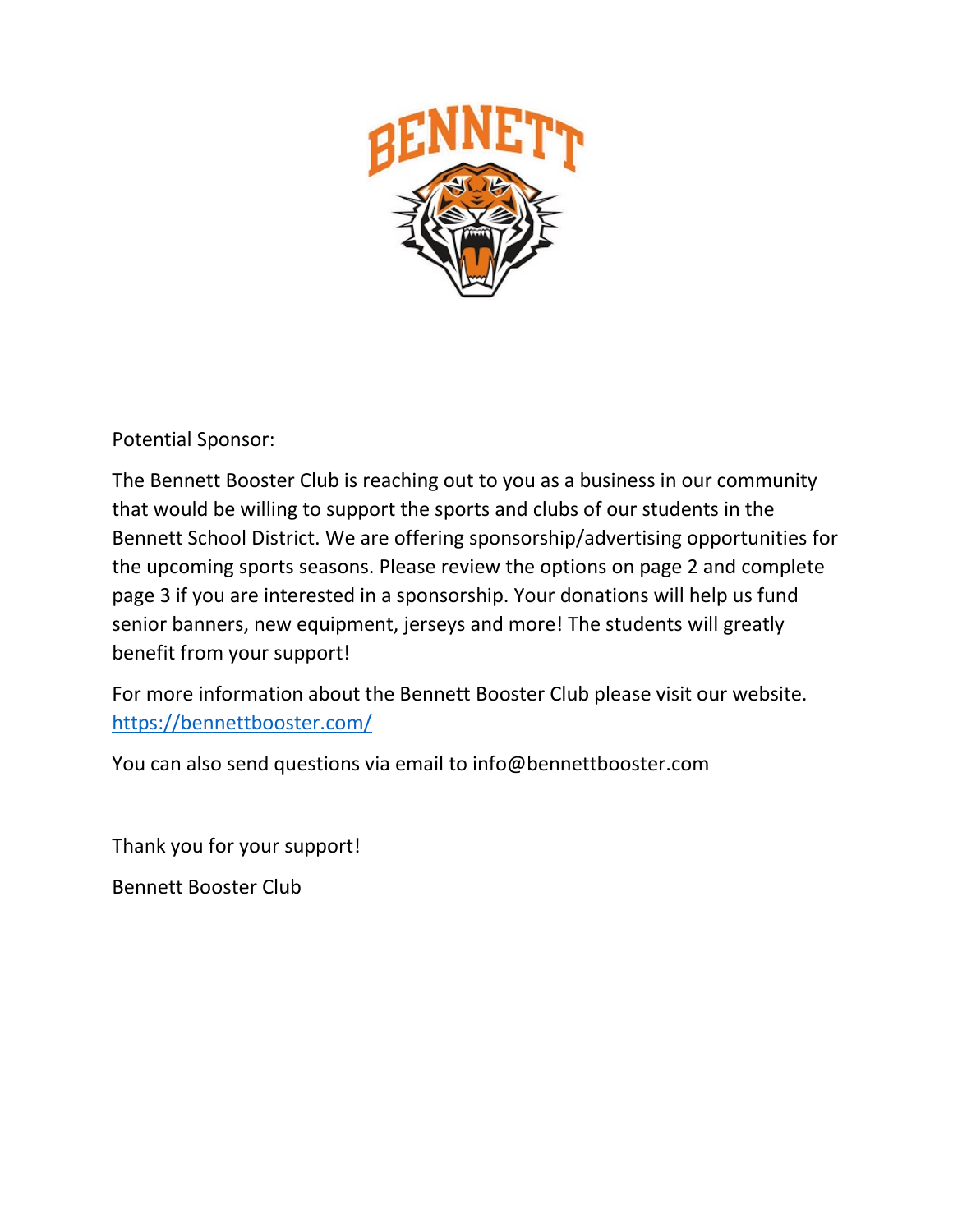

## **Winter Sports electronic banner - \$250 donation includes:**

- Rotating advertisement on the electronic score table for all Bennett home winter sports games/events. (Boys/Girls basketball and Boys/Girls wrestling)
- Link to your business web page on the Bennett Booster Club web site for the rest of the 2021-2022 school year.

#### **Spring baseball banner - \$250 donation includes:**

- Banner with business logo hung at the Bennett baseball field for display at all home games.
- Link to your business web page on the Bennett Booster Club web site for the rest of the 2021-2022 school year.

Deadline for donation: February 21, 2022

## **Fall football/soccer banner - \$250 donation includes:**

- Banner with business logo hung at the Bennett football field for display at both football and soccer home games.
- Link to your business web page on the Bennett Booster Club web site for the 2022-2023 school year.

Deadline for donation: August 15, 2022

#### **Fall volleyball electronic banner - \$250 donation includes:**

- Rotating advertisement on the electronic score table for all Bennett home volleyball games.
- Link to your business web page on the Bennett Booster Club web site for the 2022-2023 school year.

Deadline for donation: August 15, 2022